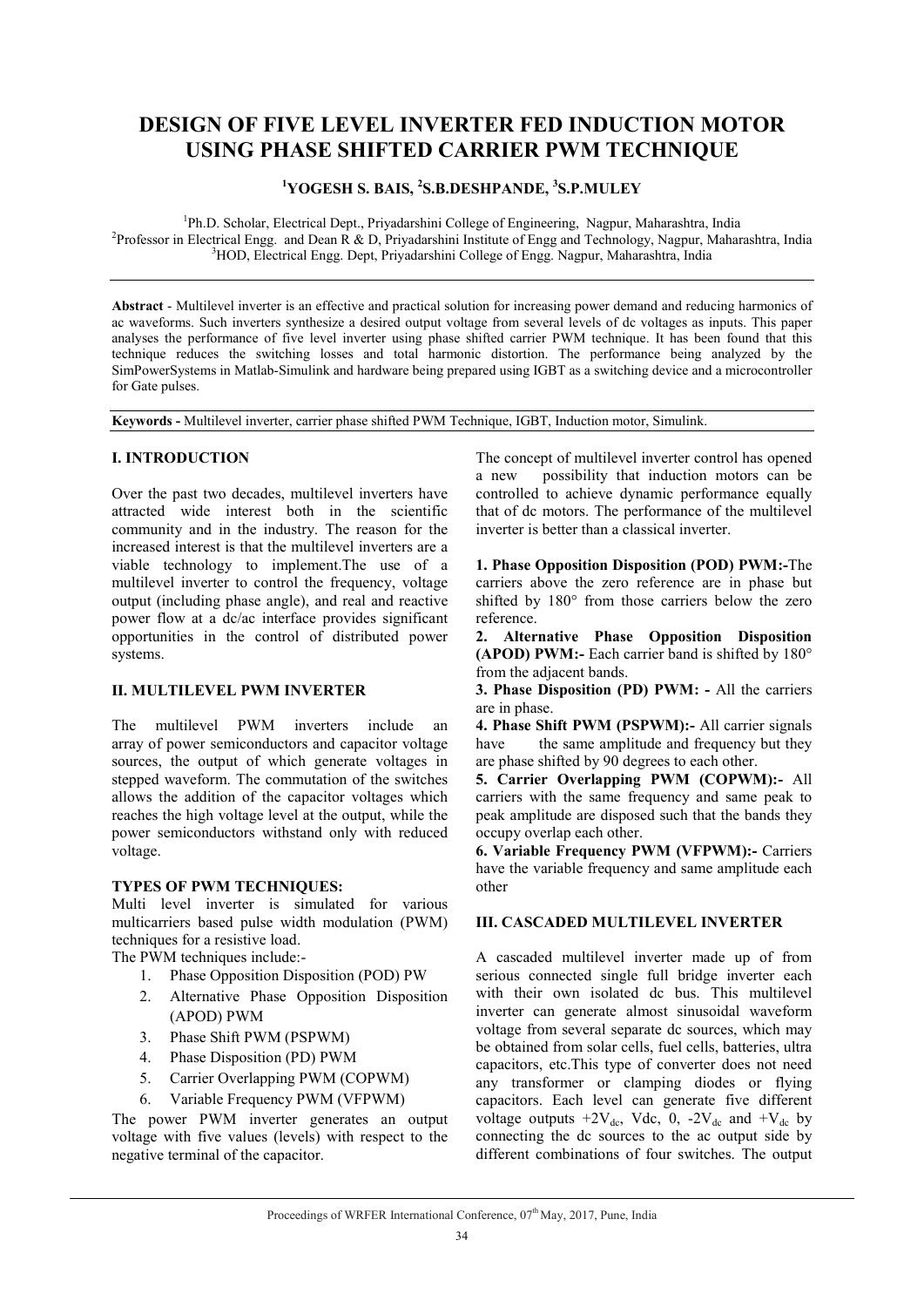voltage of an M-level inverter is the sum of all the individual inverter outputs.

#### **IV. ADVANTAGE OF MULTILEVEL INVERTER OVERCONVENTIONAL TWO LEVEL INVERTER**

A multilevel inverter has four main advantages over the conventional bipolar inverter. First, the voltage stress on each switch is decreased due to series connection of the switches. Therefore, the rated voltage and consequently the total power of the inverter could be safely increased.

Second, the rate of change of voltage (dv/dt) is decreased due to the lower voltage swing of each switching cycle. Third, harmonic distortion is reduced due to more output levels. Fourth lower acoustic nois and electromagnetic interference (EMI) is obtained.

#### **CARRIER PHASE SHIFT PWM TECHNIQUE**

In case of phase shift PWM technique, the carriers are horizontally displaced. This introduces a new parameter  $\theta$  (phase shift angle) for controlling the output voltage. The output voltage is found to be greatly dependent on the phase shift angle. Is. Fourth lower acoustic nois<br>
reference (EMI) is obtained.<br> **IIFT PWM TECHNIQUE**<br>
WM technique, the carriers are<br>
This introduces a new<br>
Ift angle) for controlling the<br>
ttput voltage is found to be<br>
phase shift angle.<br>

The carriers have the same frequency  $f_{cr}$  and the same peak to peak amplitude V<sub>cr</sub>.

For five level triangular carriers required  $(m-1) = 4$ where m= voltage level.

There is a phase shift between any two adjacent carrier waves, given by

$$
\begin{array}{c}\n\mathcal{O}_{\text{cr}} = 360^{\circ}/\text{ (m--1)} \\
\text{Here } \mathcal{O}_{\text{cr}} = 360^{\circ}/\text{ 4} \\
\mathcal{O}_{\text{cr}} = 90^{\circ}\n\end{array}
$$

The principle of the phase shifted modulation for a five-level CHB inverter, where four triangular  $Q_{cr} = 360^{\circ}/4$ <br>  $Q_{cr} = 90^{\circ}$ <br>
The principle of the phase shifted modulation for a<br>
five-level CHB inverter, where four triangular<br>
carriers are required with a 90° phase displacement between any two adjacent carriers.





## **V. COMPONENTS USED**

- 1. IGBT
- 2. DIODE RECTIFIER
- 3. CAPACITIVE FILTER
- 4. MICRO-CONTROLLER
- 5. GATE PULSE GENERATOR
- 6. OPTO COUPLER
- 7. INDUCTION MOTOR
- 8. GATE DRIVER 9. STEP DOWN TRANFORMER

#### **MAIN COMPONENTS**

#### **IGBT**

IGBT stands for Insulated Gate Binolar Transistor. It is a three terminal power semiconductor device with four alternating layer (P-N-P P-N) and primarily, it used as an electronic switch. It switches electric power in many modern appliances. It is designed to turn on and turn off rapidly. Carrier PWM technique<br>
NTS USED<br>
TIFIER<br>
E FILTER<br>
E GENERATOR<br>
LER<br>
MOTOR<br>
ER<br>
TRANFORMER<br>
MENTS<br>
Insulated Gate Bipolar Transistor. It

The IGBT combines the simple gate-drives characteristics of MOSFET with high current and low saturation voltage capability of bipolar transistor.



## **ADVANTAGES OF IGBT OVER MOSFETS**

While designing this circuit, a choice had to be made between the two main types of switches used in power electronics. One is the power MOSFET, which is much like a standard MOSFET, but designed to handle relatively large voltages and currents. The other is the insulated gate bipolar transistor, or IGBT. IGBTs tend to be used in very high voltage applications, nearly always above 200V, and generally above 600V. IGBT have less conduction and power loss as compare to MOSFETs. of IGBT is better than MOSFETs. While designing this circuit, a choice had to be made<br>between the two main types of switches used in<br>power electronics. One is the power MOSFET, which<br>is much like a standard MOSFET, but designed to<br>handle relatively large

But IGBT do not have the high frequency switching capability of MOSFETs.

#### **PULSE GENERATOR**

Pulse generator is either electronic circuit or a piece of electronic test equipment used to generate rectangular pulses. of IGBT is better than MOSFETs.<br>But IGBT do not have the high frequency switching<br>capability of MOSFETs.<br>**PULSE GENERATOR**<br>Pulse generator is either electronic circuit or a piece<br>of electronic test equipment used to genera

Pulse generator usually allows control of the pulse repetition rate (frequency), pulse width; delay with respect to an internal or external trigger and the high respect to an internal or external trigger and the high<br>and low voltage level of the pulses. Pulse generator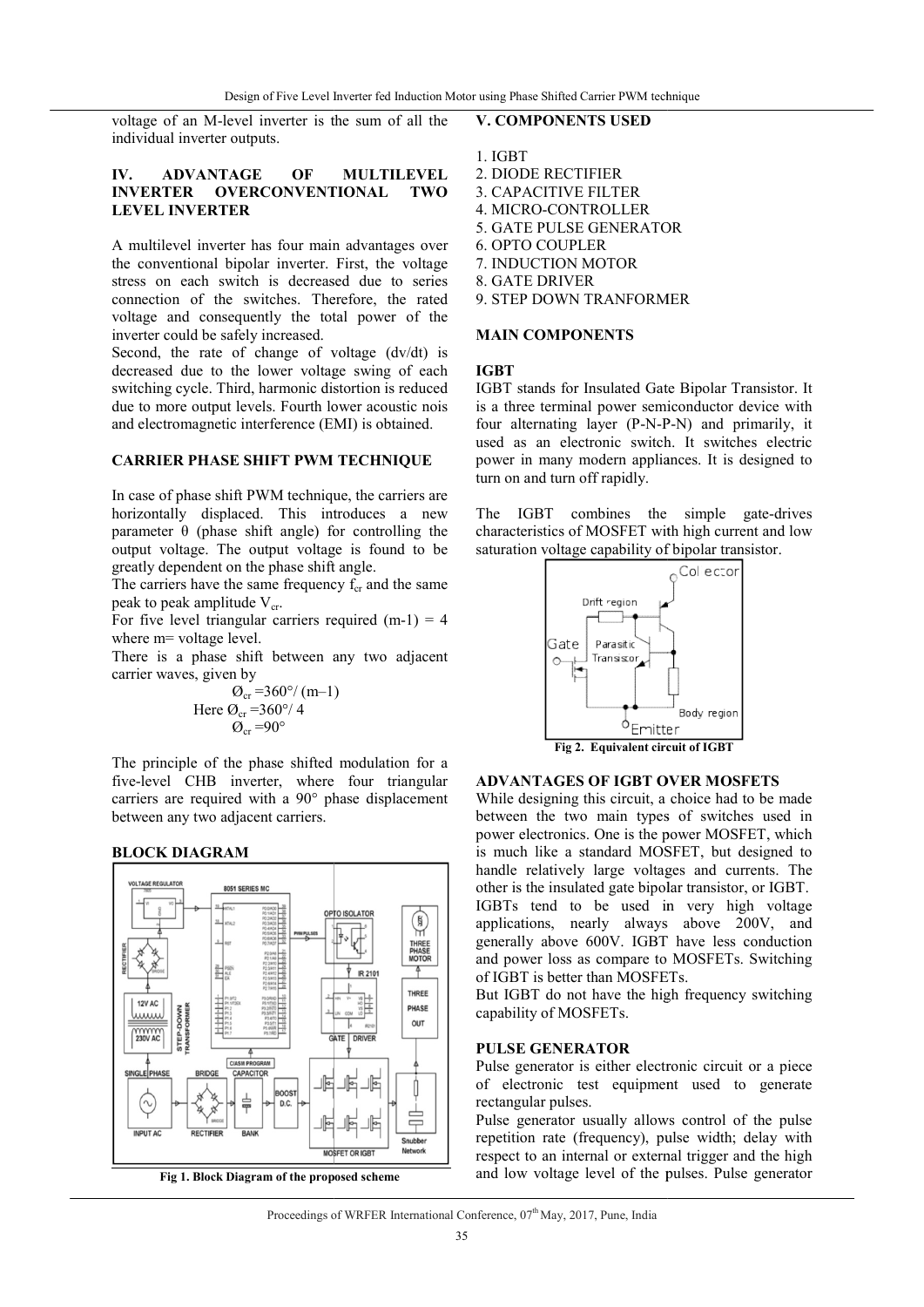are available for generating output pulses having a width (duration) ranging from minutes down to under 1 picosecond.

#### **MICRO-CONTROLLER**

A micro-controller is a small computer on a single integrated circuit containing of processor core, memory, and programmable input/output peripherals. width (duration) ranging from minutes down to under<br>
1 picosecond.<br> **MICRO-CONTROLLER**<br>
A micro-controller is a small computer on a single<br>
integrated circuit containing of processor core,<br>
memory, and programmable input/o applications, in contrast to the microprocessors used in personal computer or other general purpose applications.

Micro-controllers are used in inverter for controlling Micro-controllers are used in inverter<br>switching of IGBT and other programs.

Micro-controllers are used in automatically controlled product and devices, such as automobile engine control systems, remote controls, power tools.

## **DIODE RECTIFIER**

Diode rectifier is used to convert AC into DC these are used as half wave rectifier or full wave rectifier. Points to remember

- Maximum forward current capacity
- Maximum reverse voltage capacity
- Maximum forward voltage capacity

The diode of some capacities can be used in place of one another.

Diode of more capacity can be use in place of diode of low capacity.

Diode of low capacity cannot be used in place of high capacity.





It is the component that use for protection purpose, from high voltage circuit to low voltage circuit. Opto-coupler prevents high voltage from affecting the system receiving the signal.

Commercially available isolator withstands input to output voltage up to 10 KV. It is also called as optoisolator.

# **VI. RESEARCH OBJECTIVE**

Multilevel inverters have drawn tremendous interest in the power industry. They present a new set of

features that are well suited for use in reactive power compensation. ifted Carrier PWM technique<br>
t are well suited for use in reactive power<br>
in.<br>
inverters will significantly reduce the<br>
of harmonics and increases the output

Multilevel inverters will significantly reduce the magnitude of harmonics and increases the output voltage and power without the use of step-up transformer. The general function of this multilevel transformer. The general function of this multilevel<br>inverter is to synthesize a desired voltage from several DC sources.



**Fig 4. Single Phase Structure of Cascaded Five-level Inverter** 



**Fig 5. Three Phase Structure Of Cascaded Five Structure Five- Level Inverter**

#### **DESCRIPTION:**

In this research, a three phase five level Cascaded H-Bridge inverter fed induction motor drive will be designed and implemented. Bridge inverter fed induction motor drive will be designed and implemented.<br>Five levels will be realized by cascading two H-

bridges with equal dc sources value. The proposed inverter can reduce the harmonic contents by using phase shifted carrier PWM technique. V/f is an efficient method for speed control in open loop. inverter can reduce the harmonic<br>phase shifted carrier PWM tec<br>efficient method for speed control

In this scheme, the speed of induction machine is controlled by the adjustable magnitude of stator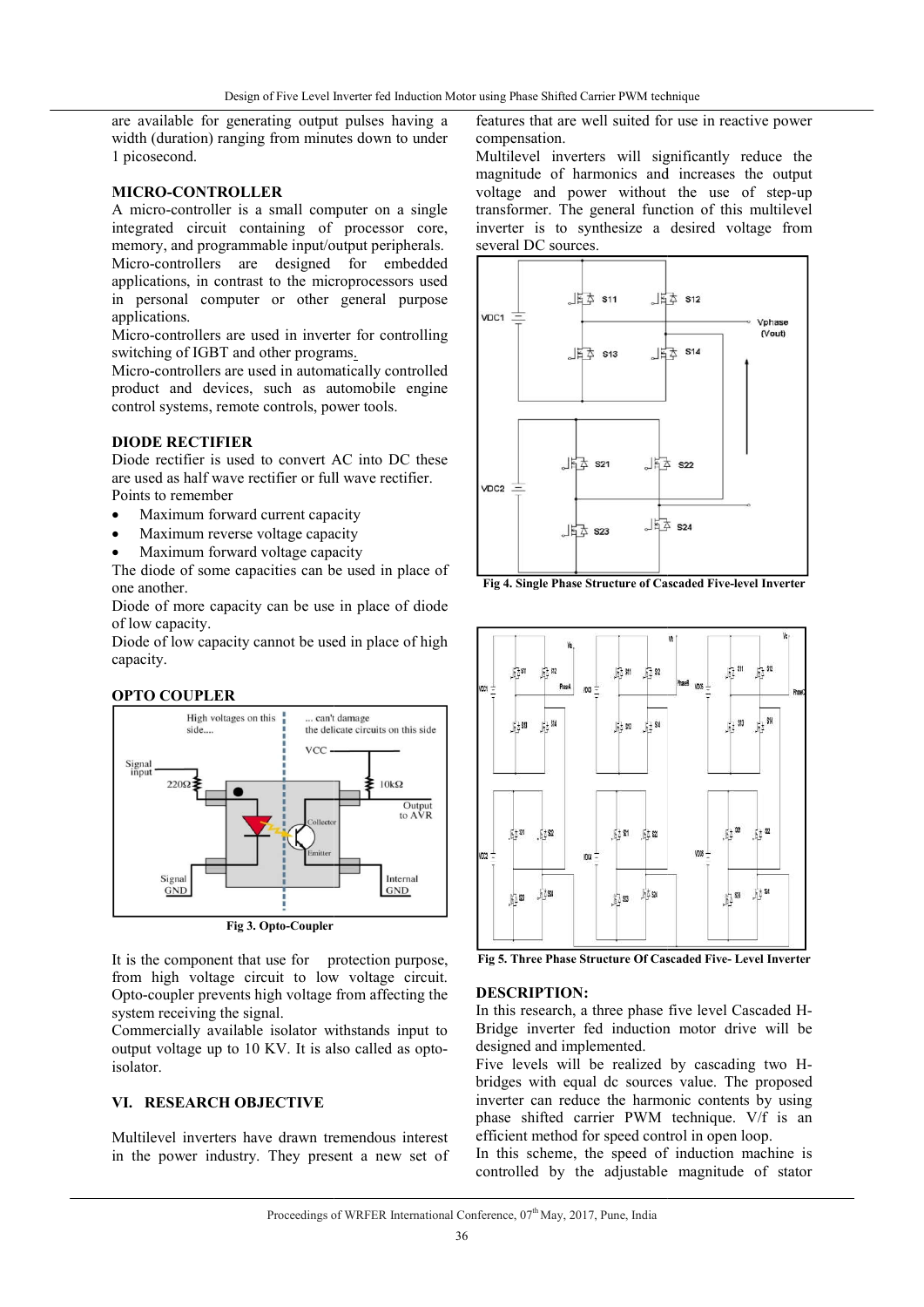voltages and its frequency in such a way that the air gap flux is always maintained at the desired value at the steady state.

Here the speed of an induction motor is precisely controlled by using five levels cascaded H-bridge Five level inverter.

**Table 1: SWITCHING TABLE**

| $S_{11}$ | $S_{22}$     | $S_{12}$         | $\mathbf{S_{21}}$ | $\bar{V}_{\underline{M}}$                          | $\rm V_{N2}$                                       | $V_a$                                            |
|----------|--------------|------------------|-------------------|----------------------------------------------------|----------------------------------------------------|--------------------------------------------------|
| 1        | 0            | 1                | 0                 | $\bar{\rm V}_{\rm dc}$                             | $\bar{V}_{\underline{dc}}$                         | $2 V_{dc}$                                       |
| 1        | 0            | 1                | 1                 | $\bar{V}_{dc}$                                     | 0                                                  | $\bar{V}_{\underline{dc}}$                       |
| 1        | $\bf{0}$     | $\bf{0}$         | $\bf{0}$          | $\bar{V}_{\underline{de}}$                         | $\pmb{0}$                                          | $\bar{V}_{\underline{dc}}$                       |
| 1        | $\mathbf{1}$ | $\mathbf{1}$     | $\bf{0}$          | 0                                                  | $V_{dc}$                                           | $\bar{V}_{dc}$                                   |
| 0        | 0            | 1                | 0                 | 0                                                  | $V_{dc}$                                           | $V_{dc}$                                         |
| 0        | 0            | 0                | $\bf{0}$          | 0                                                  | 0                                                  | 0                                                |
| 0        | $\pmb{0}$    | 1                | 1                 | 0                                                  | 0                                                  | 0                                                |
| 1        | 1            | $\boldsymbol{0}$ | $\bf{0}$          | 0                                                  | 0                                                  | $\bf{0}$                                         |
| 1        | $\mathbf{1}$ | 1                | $\mathbf{1}$      | 0                                                  | 0                                                  | $\bf{0}$                                         |
| 1        | $\bf{0}$     | $\bf{0}$         | 1                 | $\bar{V}_{dc}$                                     | $-\overline{V}_{dc}$                               | 0                                                |
| $\bf{0}$ | $\mathbf{1}$ | $\mathbf{1}$     | $\bf{0}$          | $-\overline{V_{dc}}$                               | $\bar{V}_{dc}$                                     | $\bf{0}$                                         |
| 0        | 1            | 1                | 1                 | $-\overline{\mathrm{V}_{\underline{\mathrm{dc}}}}$ | $\bf{0}$                                           | $-\overline{\mathbf{V}_{dc}}$                    |
| 0        | $\mathbf{1}$ | $\pmb{0}$        | 0                 | $-\overline{\mathrm{V}}_{\mathrm{dc}}$             | 0                                                  | $-\overline{\mathbf{V}_{\text{dc}}}$             |
| 1        | $\mathbf{1}$ | $\bf{0}$         | $\mathbf{1}$      | 0                                                  | $-\overline{\mathrm{V}}_{\underline{\mathrm{dc}}}$ | $-\overline{\mathbf{V}_{\underline{\text{dc}}}}$ |
| $\bf{0}$ | $\bf{0}$     | $\bf{0}$         | 1                 | 0                                                  | $-\overline{\mathbf{V}}_{\text{dc}}$               | $-V_{dc}$                                        |
| 0        | 1            | 0                | 1                 | $-\overline{V_{dc}}$                               | $-\overline{V_{dc}}$                               | $-2$ $V_{dc}$                                    |

#### **DESCRIPTION**

The three phase five level cascaded h-bridge voltage source inverter is shown circuit diagram 3 .In the conventional technique normal PWM method is used. So that the voltage and current is of poor qualities and the switching frequency causes more amount of switching losses.

Those drawbacks are rectified using three phase cascaded h-bridge multilevel inverter.

The voltage and current qualities are better and the switching losses are reduced when compared to the conventional technique. Also the THD is found to be better.

# **FEATURES OF PWM TECHNIQUE:-**

- Carriers are horizontally displaced.
- Main use is to allow the control of power supplied to the electrical device.
- Used to encode information for transmission.
- The drawback associated with this technique is that the switching actions in this case are not balanced.

#### **FIVE LEVEL VOLTAGE OUTPUT WAVEFORM:**



#### **(For 1 -phase CHB Inverter):**



**Fig 7. MATLAB Simulation Diagram for 1-phase CHB Inverter**

#### **Hardware Setup for 5-level Inverter**



**Fig 8. Level Output Line-voltage of a Five-Level Inverter as seen on CRO**

#### **CONCLUSION**

Experimentally, the multilevel cascaded inverter using the 24 switches and single sources with phase shifted pulse width modulation is prepared. The five level cascade inverter has been built using POWER MOSFET for the bridge inverter as shown above. The gating signals are generated using phase shifted carrier pulse width modulation. The hardware implementation of proposed method of multilevel cascade inverter is shown in fig.